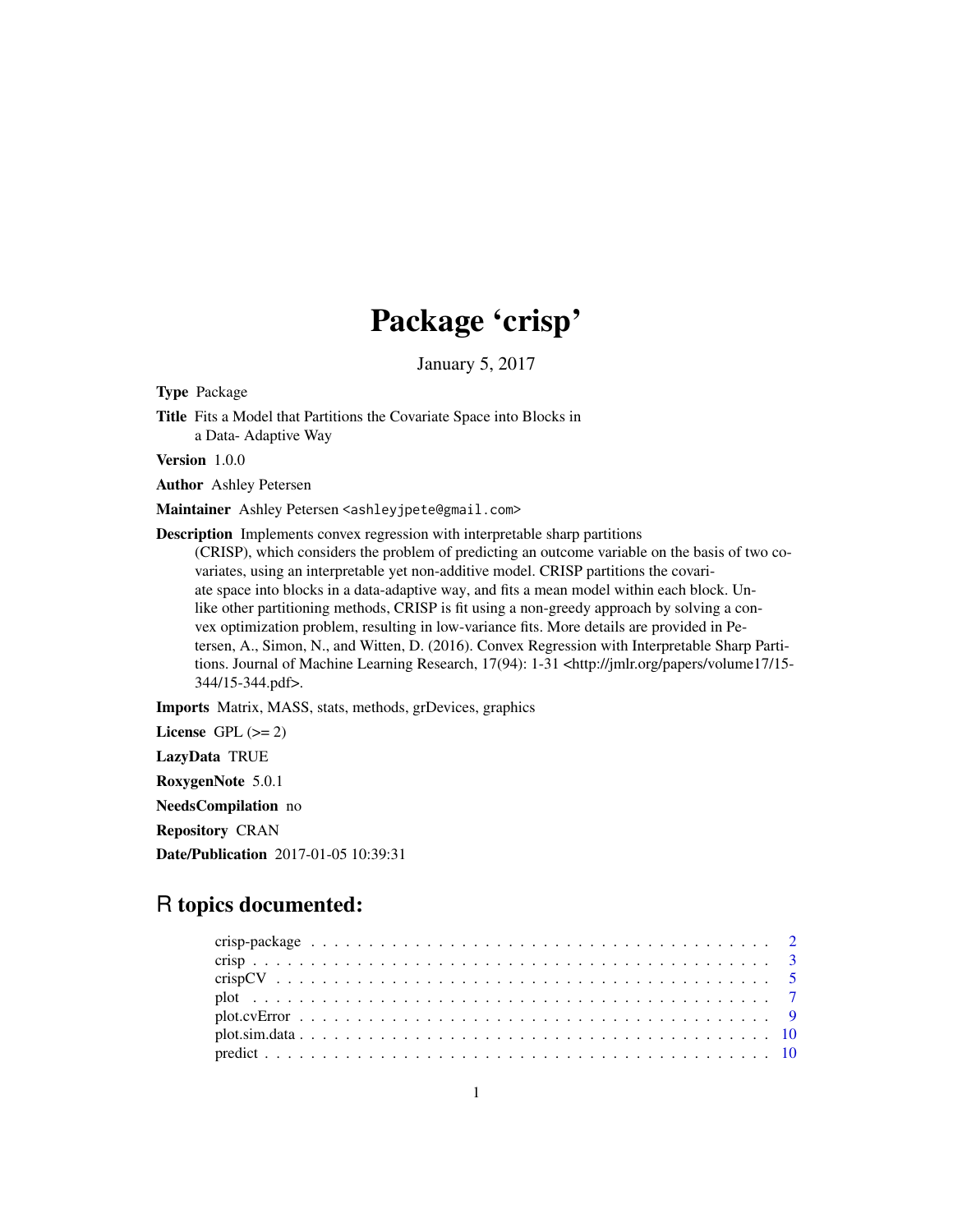## <span id="page-1-0"></span>2 crisp-package crisp-package crisp-package crisp-package crisp-package crisp-package

#### **Index** [15](#page-14-0)

crisp-package *crisp: A package for fitting a model that partitions the covariate space into blocks in a data-adaptive way.*

## **Description**

This package is called crisp for "Convex Regression with Interpretable Sharp Partitions", which considers the problem of predicting an outcome variable on the basis of two covariates, using an interpretable yet non-additive model. CRISP partitions the covariate space into blocks in a dataadaptive way, and fits a mean model within each block. Unlike other partitioning methods, CRISP is fit using a non-greedy approach by solving a convex optimization problem, resulting in lowvariance fits. More details are provided in Petersen, A., Simon, N., and Witten, D. (2016). Convex Regression with Interpretable Sharp Partitions. Journal of Machine Learning Research, 17(94): 1-31 <http://jmlr.org/papers/volume17/15-344/15-344.pdf>.

#### Details

The main functions are: (1)[crisp](#page-2-1) and (2)[crispCV](#page-4-1). The first function crisp fits CRISP for a sequence of tuning parameters and provides the fits for this entire sequence of tuning parameters. The second function [crispCV](#page-4-1) considers a sequence of tuning parameters and provides the fits, but also returns the optimal tuning parameter, as chosen using K-fold cross-validation.

#### Examples

```
## Not run:
#general example illustrating all functions
#see specific function help pages for details of using each function
#generate data (using a very small 'n' for illustration purposes)
set.seed(1)
data \le sim.data(n = 15, scenario = 2)
#plot the mean model for the scenario from which we generated data
plot(data)
#fit model for a range of tuning parameters, i.e., lambda values
#lambda sequence is chosen automatically if not specified
crisp.out \leq crisp(X = data$X, y = data$y)
#or fit model and select lambda using 2-fold cross-validation
#note: use larger 'n.fold' (e.g., 10) in practice
crispCV.out < -crispCV(X = data $X, y = data $y, n.float = 2)#summarize all of the fits
summary(crisp.out)
#or just summarize a single fit
```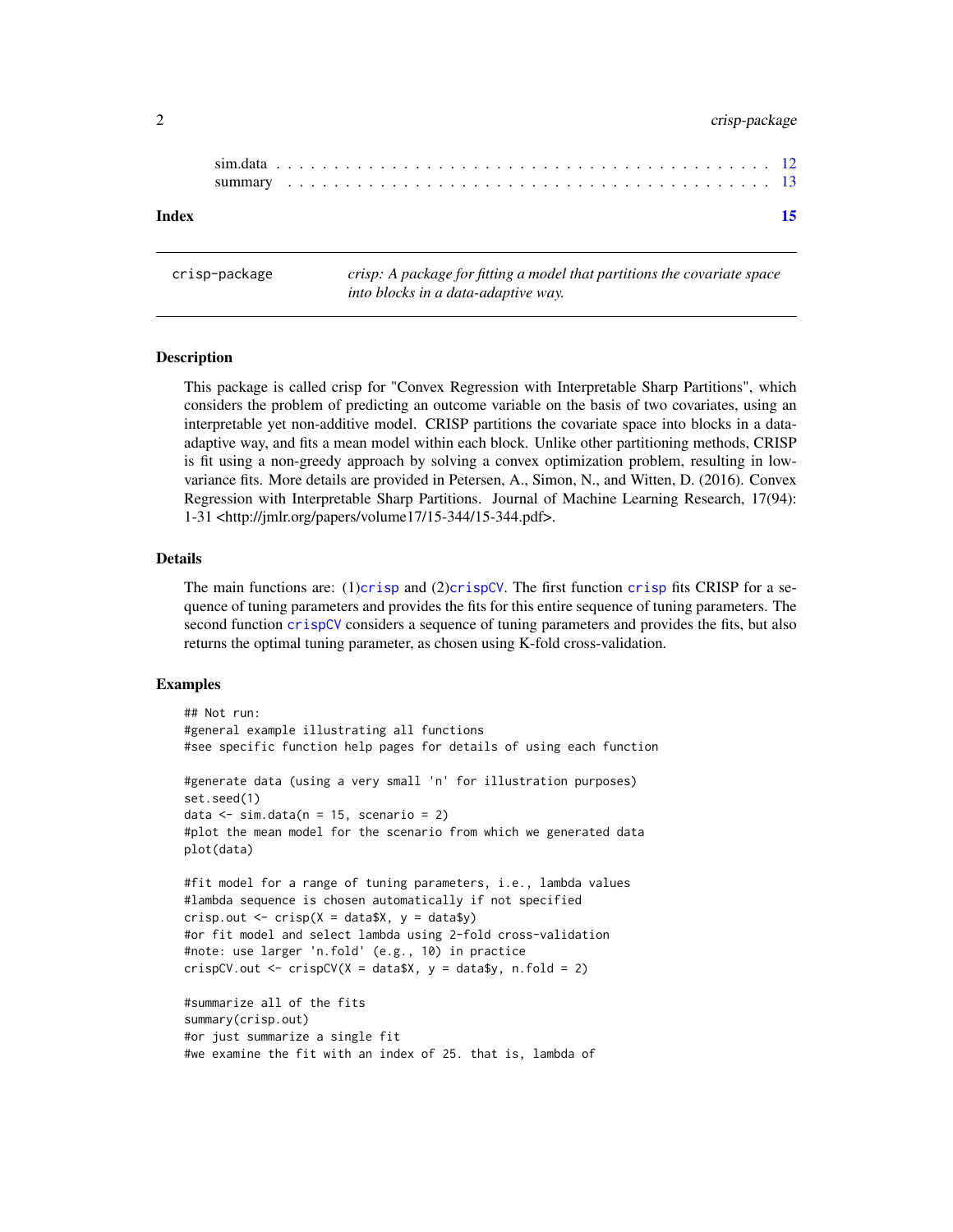```
crisp.out$lambda.seq[25]
summary(crisp.out, lambda.index = 25)
#lastly, we can summarize the fit chosen using cross-validation
summary(crispCV.out)
#and also plot the cross-validation error
plot(summary(crispCV.out))
#the lambda chosen by cross-validation is also available using
crispCV.out$lambda.cv
#plot the estimated relationships between two predictors and outcome
#do this for a specific fit
plot(crisp.out, lambda.index = 25)
#or for the fit chosen using cross-validation
plot(crispCV.out)
#we can make predictions for a covariate matrix with new observations
#new.X with 20 observations
new.data \le sim.data(n = 20, scenario = 2)
new.X <- new.data$X
#these will give the same predictions:
yhat1 <- predict(crisp.out, new.X = new.X, lambda.index = crispCV.out$index.cv)
yhat2 <- predict(crispCV.out, new.X = new.X)
## End(Not run)
```
<span id="page-2-1"></span>

crisp *Convex Regression with Interpretable Sharp Partitions (CRISP).*

### **Description**

This function implements CRISP, which considers the problem of predicting an outcome variable on the basis of two covariates, using an interpretable yet non-additive model. CRISP partitions the covariate space into blocks in a data-adaptive way, and fits a mean model within each block. Unlike other partitioning methods, CRISP is fit using a non-greedy approach by solving a convex optimization problem, resulting in low-variance fits. More details are provided in Petersen, A., Simon, N., and Witten, D. (2016). Convex Regression with Interpretable Sharp Partitions. Journal of Machine Learning Research, 17(94): 1-31 <http://jmlr.org/papers/volume17/15-344/15-344.pdf>.

#### Usage

```
crisp(y, X, q = NULL, lambda.min.ratio = 0.01, n.lambda = 50,lambda.seq = NULL, rho = 0.1, e_abs = 10^{\circ}-4, e_{rel} = 10^{\circ}-3,varyrho = TRUE, double.run = FALSE)
```
#### Arguments

| An n-vector containing the response.                     |
|----------------------------------------------------------|
| An n x 2 matrix with each column containing a covariate. |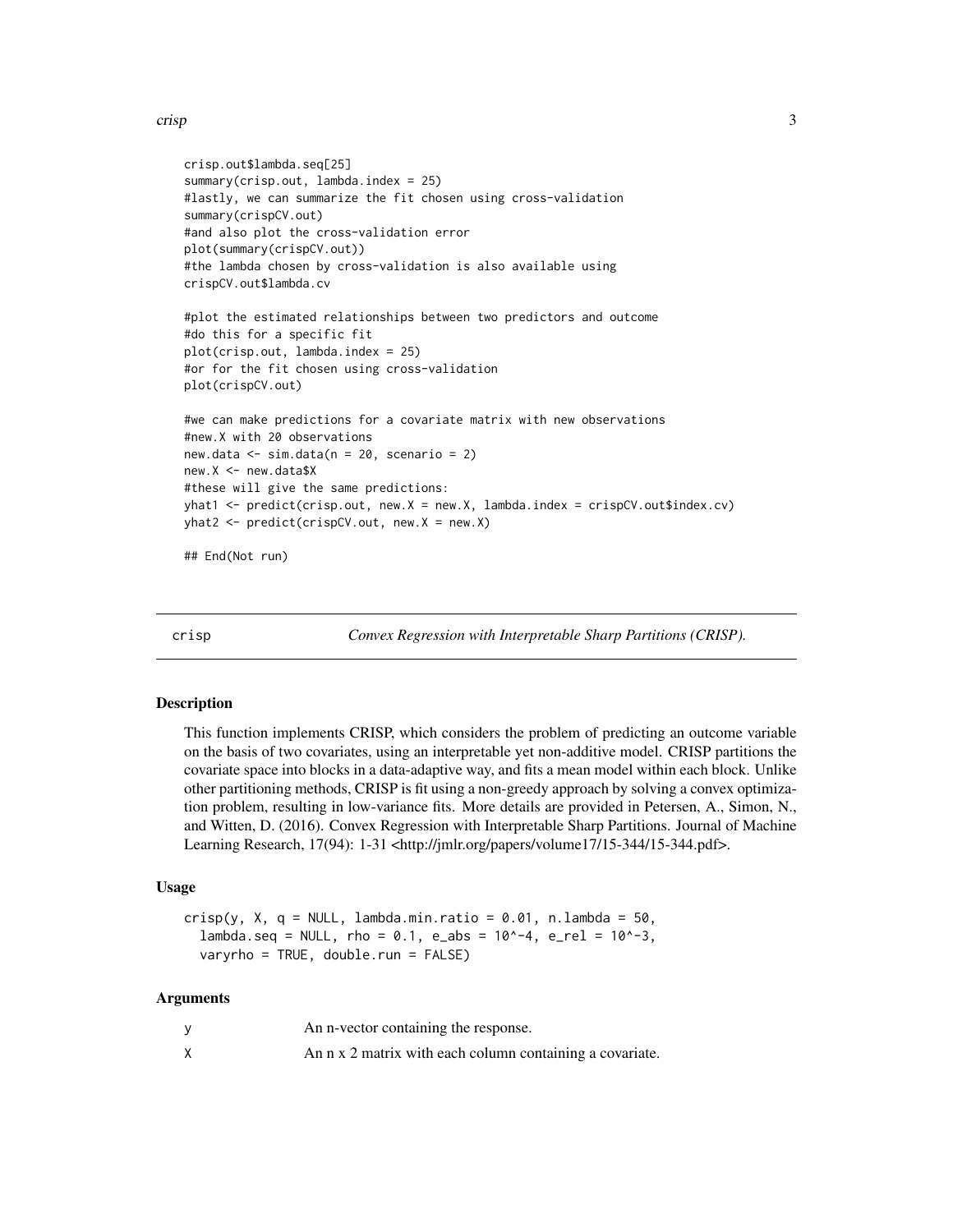<span id="page-3-0"></span>

| The desired granularity of the CRISP fit, M. hat, which will be a q by q matrix.<br>M. hat is a mean matrix whose element $M$ . hat $[i, j]$ contains the mean for pairs<br>of covariate values within a quantile range of the observed predictors $X[, 1]$<br>and $X[, 2]$ . For example, M. hat $[1, 2]$ represents the mean of the observations<br>with the first covariate value less than the $1/q$ -quantile of $X[, 1],$ and the second<br>covariate value between the $1/q$ - and $2/q$ -quantiles of $X[, 2]$ . If left NULL, then<br>$q=n$ is used when $n<100$ , and $q=100$ is used when $n>=100$ . We recommend using<br>q<=100 as higher values take longer to fit and provide an unneeded amount of<br>granularity. |
|------------------------------------------------------------------------------------------------------------------------------------------------------------------------------------------------------------------------------------------------------------------------------------------------------------------------------------------------------------------------------------------------------------------------------------------------------------------------------------------------------------------------------------------------------------------------------------------------------------------------------------------------------------------------------------------------------------------------------------|
| lambda.min.ratio                                                                                                                                                                                                                                                                                                                                                                                                                                                                                                                                                                                                                                                                                                                   |
| The smallest value for lambda. seq, as a fraction of the maximum lambda value,<br>which is the data-derived smallest value for which the fit is a constant value. The<br>default is 0.01.                                                                                                                                                                                                                                                                                                                                                                                                                                                                                                                                          |
| The number of lambda values to consider - the default is 50.                                                                                                                                                                                                                                                                                                                                                                                                                                                                                                                                                                                                                                                                       |
| A user-supplied sequence of positive lambda values to consider. The typical<br>usage is to calculate lambda.seq using lambda.min.ratio and n.lambda, but<br>providing lambda. seq overrides this. If provided, lambda. seq should be a de-<br>creasing sequence of values, since CRISP relies on warm starts for speed. Thus<br>fitting the model for a whole sequence of lambda values is often faster than<br>fitting for a single lambda value.                                                                                                                                                                                                                                                                                 |
| The penalty parameter for our ADMM algorithm. The default is 0.1.                                                                                                                                                                                                                                                                                                                                                                                                                                                                                                                                                                                                                                                                  |
| Values used in the stopping criterion for our ADMM algorithm, and discussed<br>in Appendix C.2 of the CRISP paper.                                                                                                                                                                                                                                                                                                                                                                                                                                                                                                                                                                                                                 |
| Should rho be varied from iteration to iteration? This is discussed in Appendix<br>C.3 of the CRISP paper.                                                                                                                                                                                                                                                                                                                                                                                                                                                                                                                                                                                                                         |
| The initial complete run of our ADMM algorithm will yield sparsity in z_1i and<br>z_2i, but not necessarily exact equality of the rows and columns of M.hat. If<br>double.run is TRUE, then the algorithm is run a second time to obtain M.hat<br>with exact equality of the appropriate rows and columns. This issue is discussed<br>further in Appendix C.4 of the CRISP paper.                                                                                                                                                                                                                                                                                                                                                  |
|                                                                                                                                                                                                                                                                                                                                                                                                                                                                                                                                                                                                                                                                                                                                    |

## Value

An object of class crisp, which can be summarized using [summary](#page-12-1), plotted using [plot](#page-6-1), and used to predict outcome values for new covariates using [predict](#page-9-1).

- M.hat.list: A list of length n.lambda giving M.hat for each value of lambda.seq.
- num.blocks: A vector of length n.lambda giving the number of blocks in M.hat for each value of lambda.seq.
- obj.vec: A vector of length n.lambda giving the value of the objective of Eqn (4) in the CRISP paper for each value of lambda.seq.
- Other elements: As specified by the user.

## See Also

[crispCV](#page-4-1), [plot](#page-6-1), [summary](#page-12-1), [predict](#page-9-1)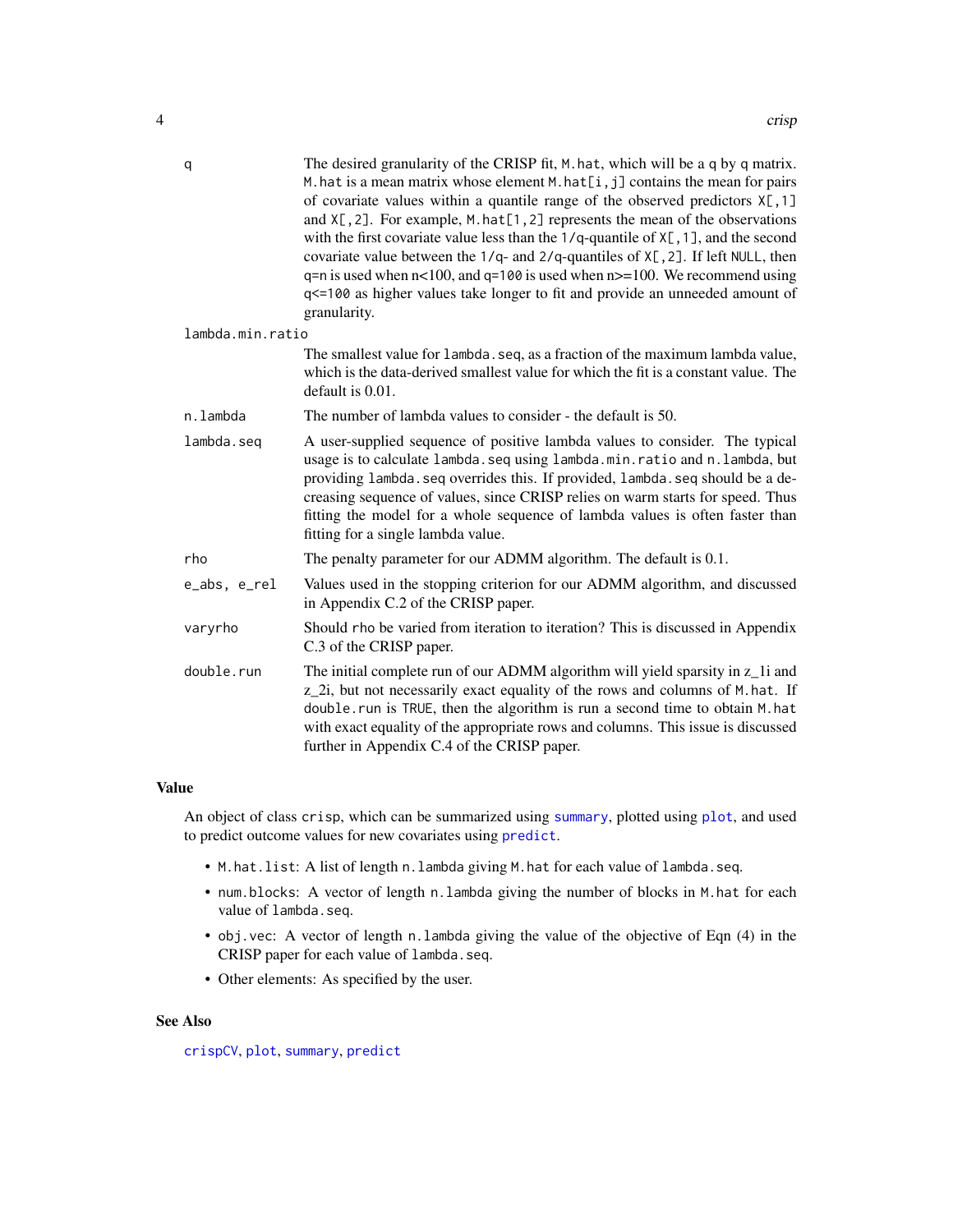#### <span id="page-4-0"></span> $\frac{1}{5}$   $\frac{1}{5}$   $\frac{1}{5}$   $\frac{1}{5}$   $\frac{1}{5}$   $\frac{1}{5}$   $\frac{1}{5}$   $\frac{1}{5}$   $\frac{1}{5}$   $\frac{1}{5}$   $\frac{1}{5}$   $\frac{1}{5}$   $\frac{1}{5}$   $\frac{1}{5}$   $\frac{1}{5}$   $\frac{1}{5}$   $\frac{1}{5}$   $\frac{1}{5}$   $\frac{1}{5}$   $\frac{1}{5}$   $\frac{1}{5}$   $\frac{1}{5}$

#### Examples

```
## Not run:
#See ?'crisp-package' for a full example of how to use this package
#generate data (using a very small 'n' for illustration purposes)
set.seed(1)
data \le sim.data(n = 15, scenario = 2)
#fit model for a range of tuning parameters, i.e., lambda values
#lambda sequence is chosen automatically if not specified
crisp.out \leq crisp(X = data$X, y = data$y)
## End(Not run)
```
<span id="page-4-1"></span>crispCV *CRISP with Tuning Parameter Selection via Cross-Validation.*

#### Description

This function implements CRISP, which considers the problem of predicting an outcome variable on the basis of two covariates, using an interpretable yet non-additive model. CRISP partitions the covariate space into blocks in a data-adaptive way, and fits a mean model within each block. Unlike other partitioning methods, CRISP is fit using a non-greedy approach by solving a convex optimization problem, resulting in low-variance fits. This function differs from the [crisp](#page-2-1) function in that the tuning parameter, lambda, is automatically selected using K-fold cross-validation. More details are provided in Petersen, A., Simon, N., and Witten, D. (2016). Convex Regression with Interpretable Sharp Partitions. Journal of Machine Learning Research, 17(94): 1-31 <http://jmlr.org/papers/volume17/15-344/15-344.pdf>.

## Usage

```
crispCV(y, X, q = NULL, lambda.min.ratio = 0.01, n.lambda = 50,lambda.seq = NULL, fold = NULL, n.fold = NULL, seed = NULL,
  within1SE = FALSE, rho = 0.1, e_abs = 10^{\circ}-4, e_rel = 10^{\circ}-3,
  varyrho = TRUE, double.run = FALSE)
```
## Arguments

| y | An n-vector containing the response.                                                                                                                                                                                                                                                                                                                                                                                                                                                                                                                                                                                                     |
|---|------------------------------------------------------------------------------------------------------------------------------------------------------------------------------------------------------------------------------------------------------------------------------------------------------------------------------------------------------------------------------------------------------------------------------------------------------------------------------------------------------------------------------------------------------------------------------------------------------------------------------------------|
| χ | An n x 2 matrix with each column containing a covariate.                                                                                                                                                                                                                                                                                                                                                                                                                                                                                                                                                                                 |
| q | The desired granularity of the CRISP fit, M. hat, which will be a q by q matrix.<br>M. hat is a mean matrix whose element M. hat $[i, j]$ contains the mean for pairs<br>of covariate values within a quantile range of the observed predictors $X[\,$ , 1]<br>and $X[, 2]$ . For example, M. hat $[1, 2]$ represents the mean of the observations<br>with the first covariate value less than the $1/q$ -quantile of $X[\, ,1]$ , and the second<br>covariate value between the $1/q$ - and $2/q$ -quantiles of $X[\, , 2]$ . If left NULL, then<br>$q=n$ is used when $n<100$ , and $q=100$ is used when $n>=100$ . We recommend using |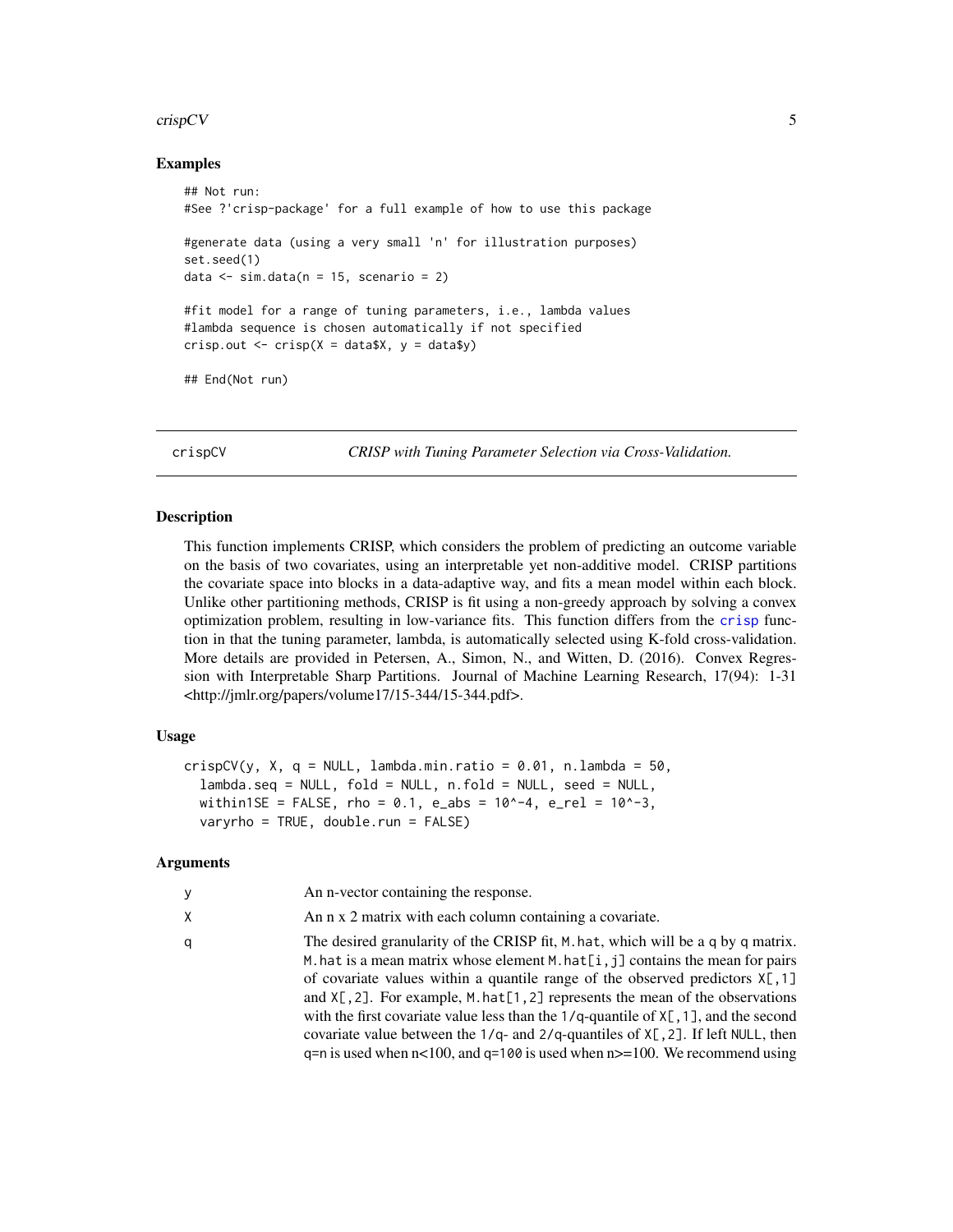<span id="page-5-0"></span>

|                  | q<=100 as higher values take longer to fit and provide an unneeded amount of<br>granularity.                                                                                                                                                                                                                                                                                                                                                       |
|------------------|----------------------------------------------------------------------------------------------------------------------------------------------------------------------------------------------------------------------------------------------------------------------------------------------------------------------------------------------------------------------------------------------------------------------------------------------------|
| lambda.min.ratio |                                                                                                                                                                                                                                                                                                                                                                                                                                                    |
|                  | The smallest value for lambda. seq, as a fraction of the maximum lambda value,<br>which is the data-derived smallest value for which the fit is a constant value. The<br>default is 0.01.                                                                                                                                                                                                                                                          |
| n.lambda         | The number of lambda values to consider - the default is 50.                                                                                                                                                                                                                                                                                                                                                                                       |
| lambda.seq       | A user-supplied sequence of positive lambda values to consider. The typical<br>usage is to calculate lambda.seq using lambda.min.ratio and n.lambda, but<br>providing lambda. seq overrides this. If provided, lambda. seq should be a de-<br>creasing sequence of values, since CRISP relies on warm starts for speed. Thus<br>fitting the model for a whole sequence of lambda values is often faster than<br>fitting for a single lambda value. |
| fold             | User-supplied fold numbers for cross-validation. If supplied, fold should be an<br>n-vector with entries in 1,, K when doing K-fold cross-validation. The default<br>is to choose fold using n. fold.                                                                                                                                                                                                                                              |
| n.fold           | The number of folds, K, to use for the K-fold cross-validation selection of the<br>tuning parameter, lambda. The default is 10 - specification of fold overrides<br>use of n. fold.                                                                                                                                                                                                                                                                |
| seed             | An optional number used with set. seed() at the beginning of the function.<br>This is only relevant if fold is not specified by the user.                                                                                                                                                                                                                                                                                                          |
| within1SE        | Logical value indicating how cross-validated tuning parameters should be cho-<br>sen. If within1SE=TRUE, lambda is chosen to be the value corresponding to the<br>most sparse model with cross-validation error within one standard error of the<br>minimum cross-validation error. If within1SE=FALSE, lambda is chosen to be<br>the value corresponding to the minimum cross-validation error.                                                   |
| rho              | The penalty parameter for our ADMM algorithm. The default is 0.1.                                                                                                                                                                                                                                                                                                                                                                                  |
| e_abs, e_rel     | Values used in the stopping criterion for our ADMM algorithm, and discussed<br>in Appendix C.2 of the CRISP paper.                                                                                                                                                                                                                                                                                                                                 |
| varyrho          | Should rho be varied from iteration to iteration? This is discussed in Appendix<br>C.3 of the CRISP paper.                                                                                                                                                                                                                                                                                                                                         |
| double.run       | The initial complete run of our ADMM algorithm will yield sparsity in z_1i and<br>z_2i, but not necessarily exact equality of the rows and columns of M.hat. If<br>double.run is TRUE, then the algorithm is run a second time to obtain M.hat<br>with exact equality of the appropriate rows and columns. This issue is discussed<br>further in Appendix C.4 of the CRISP paper.                                                                  |

## Value

An object of class crispCV, which can be summarized using [summary](#page-12-1), plotted using [plot](#page-6-1), and used to predict outcome values for new covariates using [predict](#page-9-1).

- lambda.cv: Optimal lambda value chosen by K-fold cross-validation.
- index.cv: The index of the model corresponding to the chosen tuning parameter, lambda.cv. That is, lambda.cv=crisp.out\$lambda.seq[index.cv].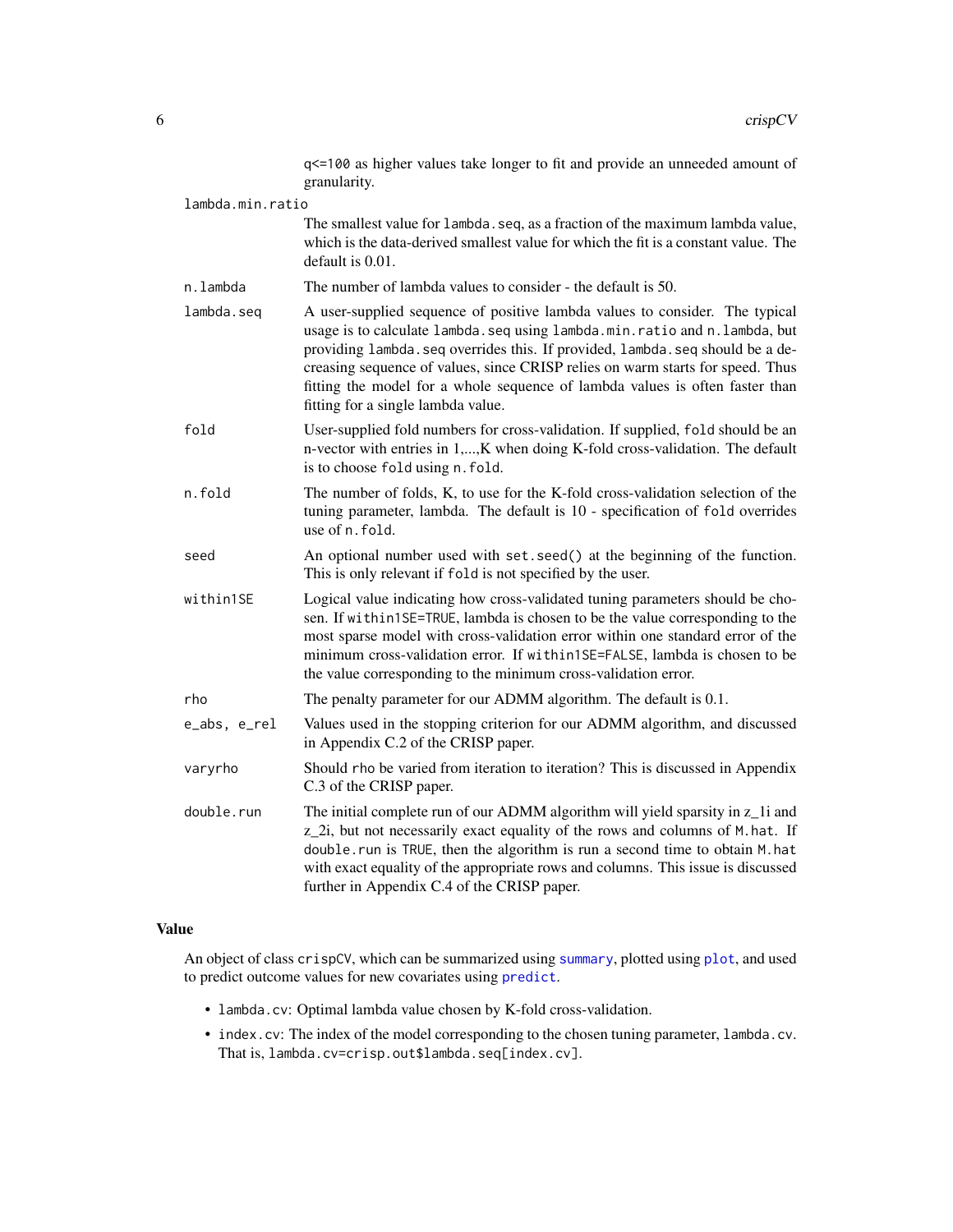- <span id="page-6-0"></span>• crisp.out: An object of class crisp returned by [crisp](#page-2-1).
- mean.cv.error: An m-vector containing cross-validation error where m is the length of lambda.seq. Note that mean.cv.error[i] contains the cross-validation error for the tuning parameter crisp.out\$lambda.seq[i].
- se.cv.error: An m-vector containing cross-validation standard error where m is the length of lambda.seq. Note that se.cv.error[i] contains the standard error of the cross-validation error for the tuning parameter crisp.out\$lambda.seq[i].
- Other elements: As specified by the user.

## See Also

[crisp](#page-2-1), [plot](#page-6-1), [summary](#page-12-1), [predict](#page-9-1), [plot.cvError](#page-8-1)

## Examples

```
## Not run:
#See ?'crisp-package' for a full example of how to use this package
#generate data (using a very small 'n' for illustration purposes)
set.seed(1)
data \le sim.data(n = 15, scenario = 2)
#fit model and select lambda using 2-fold cross-validation
#note: use larger 'n.fold' (e.g., 10) in practice
crispCV.out \le crispCV(X = data$X, y = data$y, n.fold = 2)
## End(Not run)
```
<span id="page-6-1"></span>plot *Plots Fit from* [crisp](#page-2-1) *or* [crispCV](#page-4-1)*.*

#### Description

This function plots fit of the class crispCV, or class crisp with a user-specified tuning parameter.

#### Usage

```
## S3 method for class 'crisp'
plot(x, lambda.index, title = NULL, x1lab = NULL,x2lab = NULL, min = NULL, max = NULL, cex.axis = 1, cex.lab = 1,
  color1 = "seagreen1", color2 = "steelblue1", color3 = "darkorchid4",
  ...)
## S3 method for class 'crispCV'
plot(x, title = NULL, x1lab = NULL, x2lab = NULL,min = NULL, max = NULL, cex</math>.<math>axis = 1</math>, <math>cex</math>.<math>lab = 1</math>,color1 = "seagreen1", color2 = "steelblue1", color3 = "darkorchid4",
  ...)
```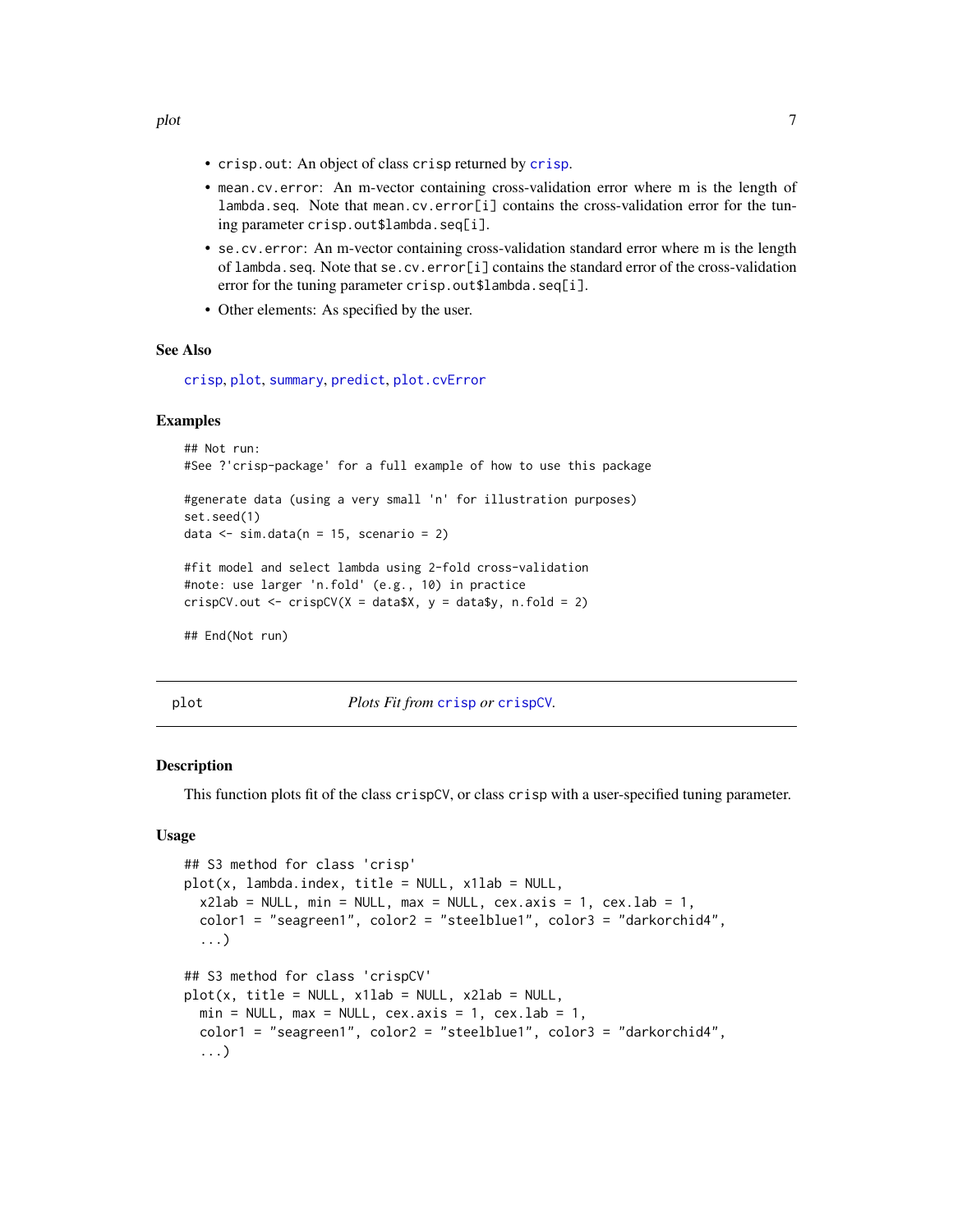## <span id="page-7-0"></span>Arguments

| $\times$                          | An object of class crisp or crispCV, which result from running the crisp or<br>crispCV functions, respectively.                                                                                                           |
|-----------------------------------|---------------------------------------------------------------------------------------------------------------------------------------------------------------------------------------------------------------------------|
| lambda.index                      | The index for the desired value of lambda, i.e., x\$1ambda.seq[lambda.index].                                                                                                                                             |
| title                             | The title of the plot. By default, the value of lambda is noted.                                                                                                                                                          |
| x1lab                             | The axis label for the first covariate. By default, it is "X1".                                                                                                                                                           |
| x2lab                             | The axis label for the second covariate. By default, it is "X2".                                                                                                                                                          |
| min, max                          | The minimum and maximum y-values, respectively, to use when plotting the fit.<br>By default, they are chosen to be the minimum and maximum of all of the fits,<br>i.e., the minimum and maximum of unlist(x\$M.hat.list). |
| cex.axis                          | The magnification to be used for axis annotation relative to the current setting<br>of cex.                                                                                                                               |
| cex.lab<br>color1, color2, color3 | The magnification to be used for x and y labels relative to the current setting of<br>cex.                                                                                                                                |
|                                   | The colors to use to create the color gradient for plotting the response val-<br>ues. At least the first two must be specified, or the defaults of "seagreen1",<br>"steelblue1", and "darkorchid4" will be used.          |
| .                                 | Additional arguments to be passed, which are ignored in this function.                                                                                                                                                    |

## Value

None.

## Examples

```
## Not run:
#See ?'crisp-package' for a full example of how to use this package
#generate data (using a very small 'n' for illustration purposes)
set.seed(1)
data \le sim.data(n = 15, scenario = 2)
#fit model for a range of tuning parameters, i.e., lambda values
#lambda sequence is chosen automatically if not specified
crisp.out \leq crisp(X = data$X, y = data$y)
#or fit model and select lambda using 2-fold cross-validation
#note: use larger 'n.fold' (e.g., 10) in practice
crispCV.out \le crispCV(X = data$X, y = data$y, n.fold = 2)
#plot the estimated relationships between two predictors and outcome
#do this for a specific fit
plot(crisp.out, lambda.index = 25)
#or for the fit chosen using cross-validation
plot(crispCV.out)
```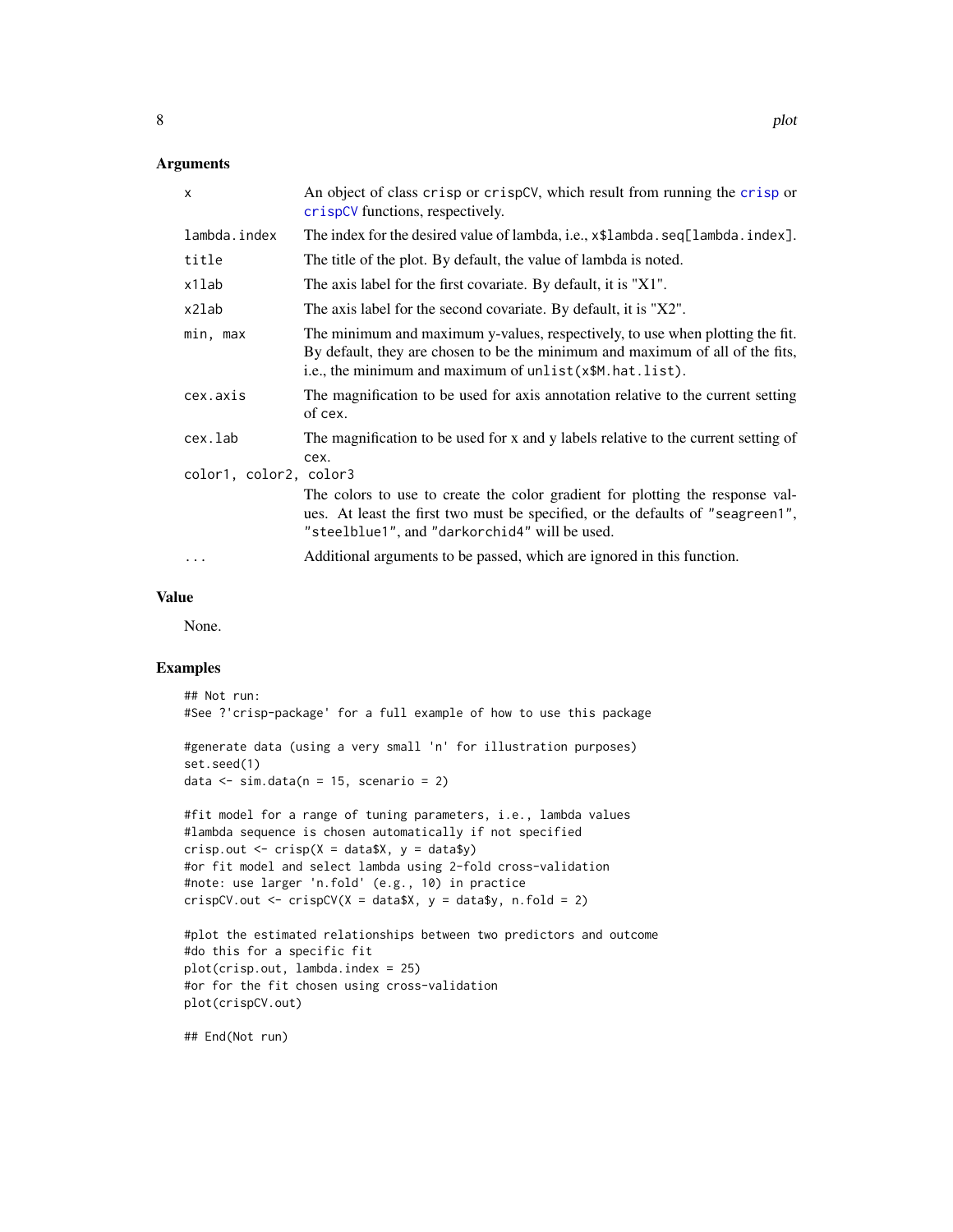<span id="page-8-1"></span><span id="page-8-0"></span>This function plots the cross-validation curve for a series of models fit using [crispCV](#page-4-1). The crossvalidation error with +/-1 standard error is plotted for each value of lambda considered in the call to [crispCV](#page-4-1) with a dotted vertical line indicating the chosen lambda.

#### Usage

```
## S3 method for class 'cvError'
plot(x, showSE = T, ...)
```
## Arguments

| X        | An object of class cvError, which results from calling summary on an object of<br>class crispCV. |
|----------|--------------------------------------------------------------------------------------------------|
| showSE   | A logical value indicating whether the standard error of the curve should be<br>plotted.         |
| $\cdots$ | Additional arguments to be passed, which are ignored in this function.                           |

## Value

None.

## Examples

```
## Not run:
#See ?'crisp-package' for a full example of how to use this package
#generate data (using a very small 'n' for illustration purposes)
set.seed(1)
data \le sim.data(n = 15, scenario = 2)
#fit model and select lambda using 2-fold cross-validation
#note: use larger 'n.fold' (e.g., 10) in practice
crispCV.out <- crispCV(X = data $X, y = data $y, n-fold = 2)
#plot the cross-validation error
plot(summary(crispCV.out))
```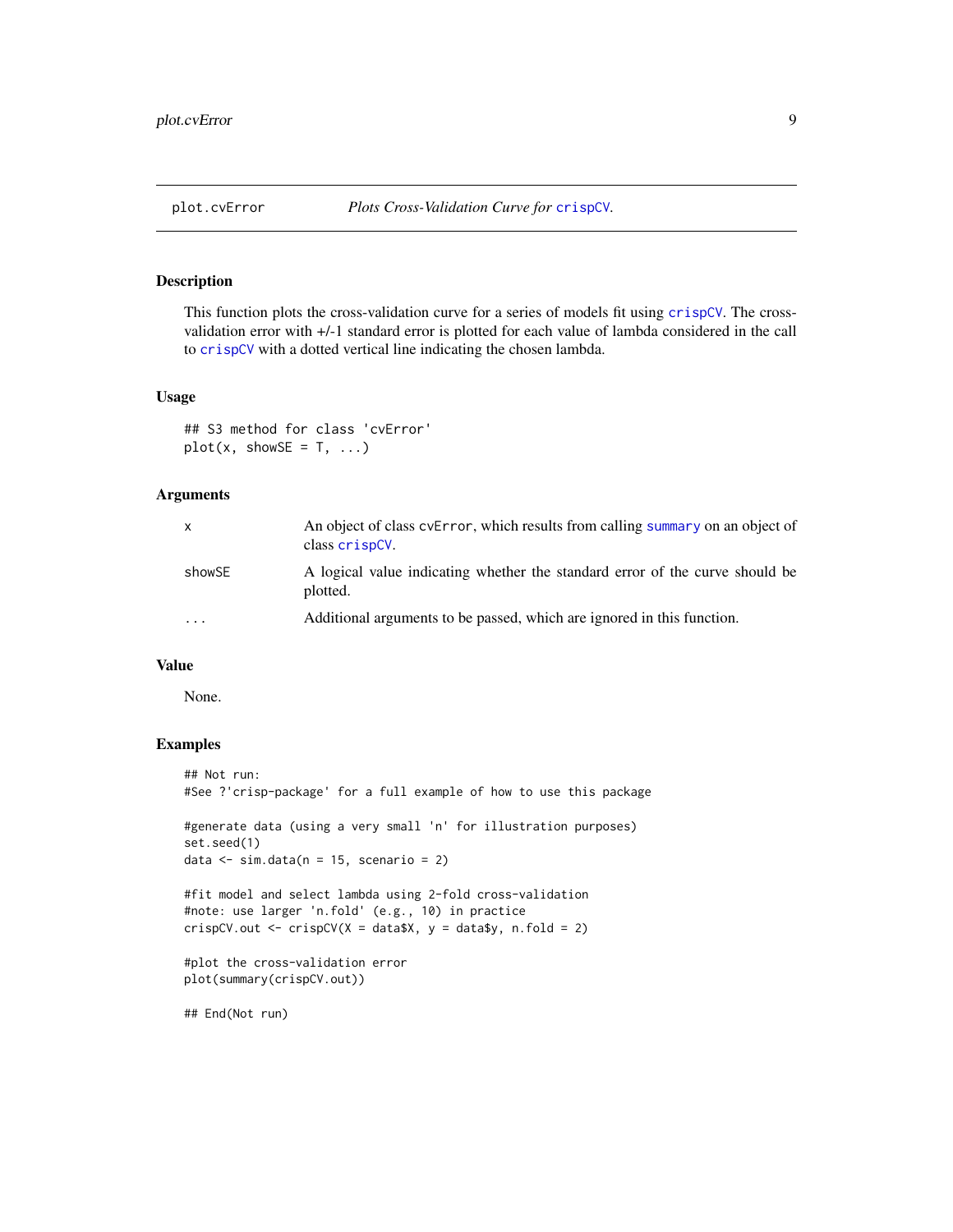<span id="page-9-0"></span>

This function plots the mean model for the scenario from which data was generated using [sim.data](#page-11-1).

## Usage

```
## S3 method for class 'sim.data'
plot(x, \ldots)
```
## Arguments

|   | An object of class sim. data, which results from running the sim. data function. |
|---|----------------------------------------------------------------------------------|
| . | Additional arguments to be passed, which are ignored in this function.           |

## Value

None.

## See Also

[sim.data](#page-11-1)

## Examples

#See ?'crisp-package' for a full example of how to use this package

#generate data (using a very small 'n' for illustration purposes) set.seed(1) data  $\le$  sim.data( $n = 15$ , scenario = 2)

#plot the mean model for the scenario from which we generated data plot(data)

<span id="page-9-1"></span>

| nred1 | c |
|-------|---|
|       |   |
|       |   |

Predicts Observations for a New Covariate Matrix using Fit from [crisp](#page-2-1) *or* [crispCV](#page-4-1)*.*

## Description

This function makes predictions for a specified covariate matrix for a fit of the class crispCV, or class crisp with a user-specified tuning parameter.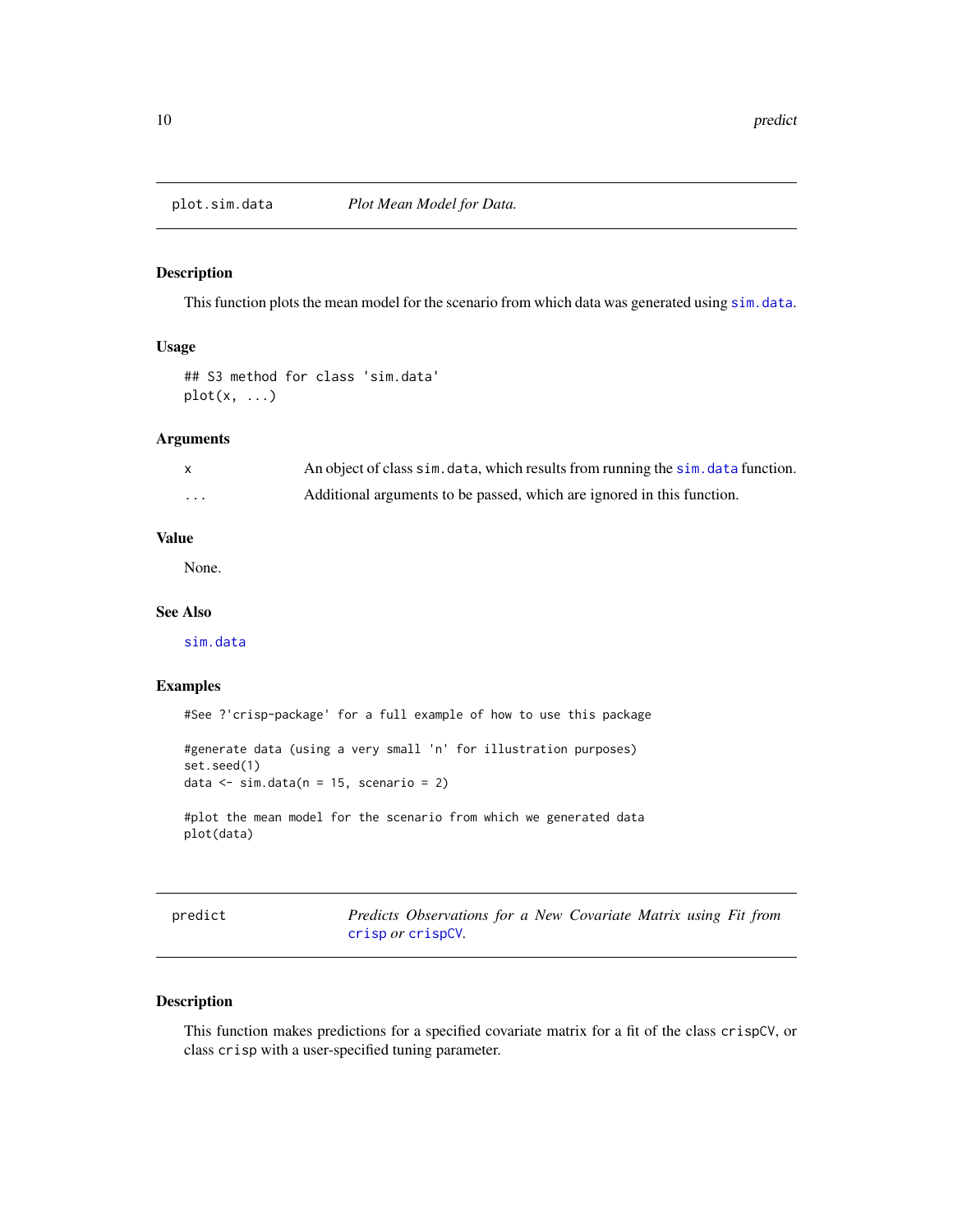#### predict the contract of the contract of the contract of the contract of the contract of the contract of the contract of the contract of the contract of the contract of the contract of the contract of the contract of the co

## Usage

```
## S3 method for class 'crisp'
predict(object, new.X, lambda.index, ...)
## S3 method for class 'crispCV'
predict(object, new.X, ...)
```
## Arguments

| An object of class crisp or crispCV, which result from running the crisp or<br>crispCV functions, respectively. |
|-----------------------------------------------------------------------------------------------------------------|
| The covariate matrix for which to make predictions.                                                             |
| The index for the desired value of lambda, i.e., object\$lambda.seq[lambda.index].                              |
| Additional arguments to be passed, which are ignored in this function.                                          |
|                                                                                                                 |

## Details

The ith prediction is made to be the value of object\$M.hat.list[[lambda.index]] corresponding to the pair of covariates closest (in Euclidean distance) to new.X[i,].

#### Value

A vector containing the fitted y values for new.X.

#### Examples

```
## Not run:
#See ?'crisp-package' for a full example of how to use this package
#generate data (using a very small 'n' for illustration purposes)
set.seed(1)
data \le sim.data(n = 15, scenario = 2)
#fit model for a range of tuning parameters, i.e., lambda values
#lambda sequence is chosen automatically if not specified
```

```
crisp.out \leq crisp(X = data$X, y = data$y)
#or fit model and select lambda using 2-fold cross-validation
#note: use larger 'n.fold' (e.g., 10) in practice
crispCV.out \le crispCV(X = data$X, y = data$y, n.fold = 2)
```

```
#we can make predictions for a covariate matrix with new observations
#new.X with 20 observations
new.data \le sim.data(n = 20, scenario = 2)
new.X <- new.data$X
#these will give the same predictions:
yhat1 <- predict(crisp.out, new.X = new.X, lambda.index = crispCV.out$index.cv)
yhat2 <- predict(crispCV.out, new.X = new.X)
```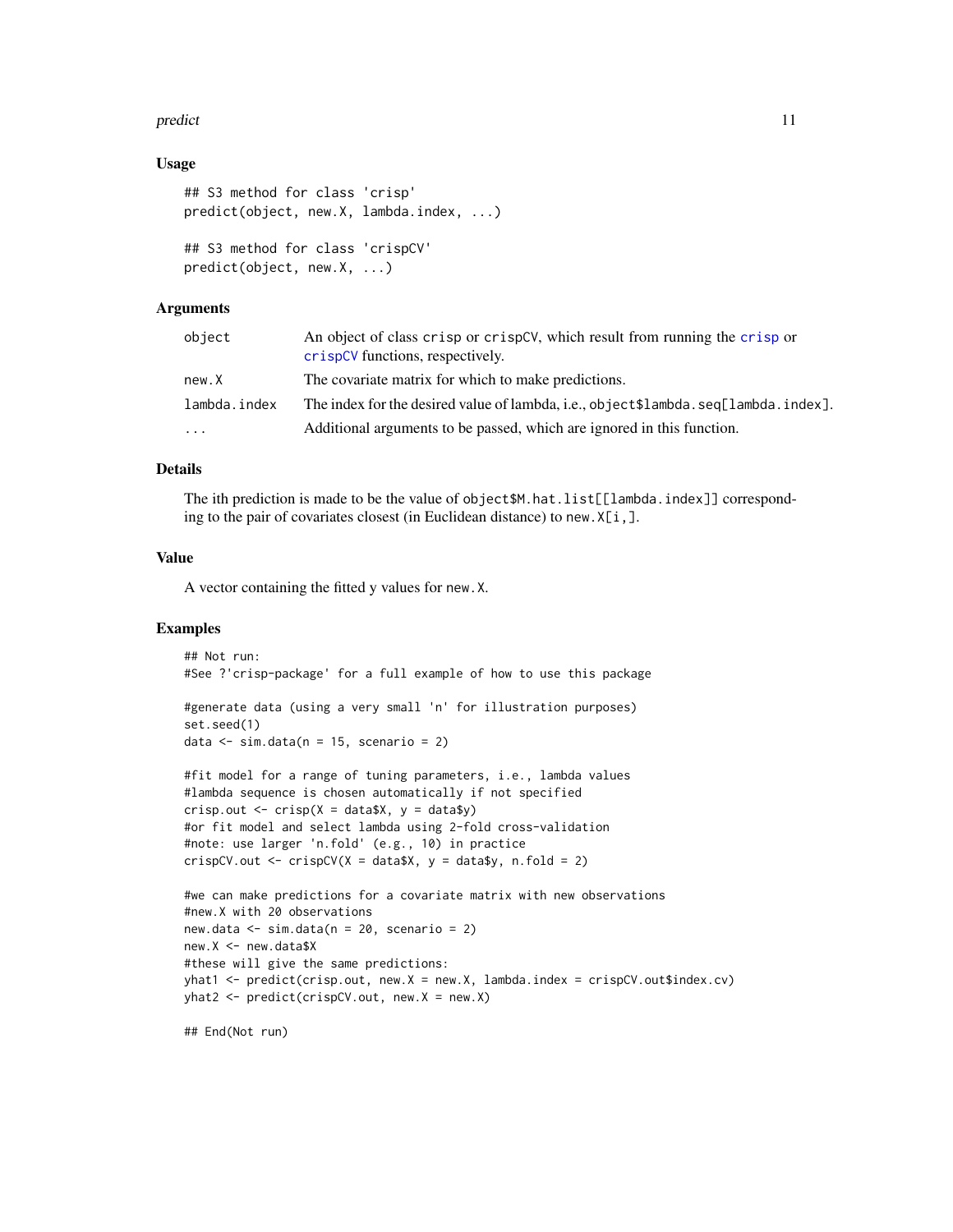<span id="page-11-1"></span><span id="page-11-0"></span>

This function generates data according to the simulation scenarios considered in Section 3 of the CRISP paper (and plotted in Figure 2 of the paper).

## Usage

 $sim.data(n, scenario, noise = 1, X = NULL)$ 

#### Arguments

| n        | The number of observations.                                                                                                                                                                                                                                  |
|----------|--------------------------------------------------------------------------------------------------------------------------------------------------------------------------------------------------------------------------------------------------------------|
| scenario | The simulation scenario to use. Options are 1 (additive model), 2 (interaction<br>model), 3 ('tetris' model), or 4 (smooth model), which correspond to the simu-<br>lation scenarios of Section 3 of the CRISP paper. Each scenario has two covari-<br>ates. |
| noise    | The standard deviation of the normally-distributed noise that is added to the<br>signal.                                                                                                                                                                     |
| X        | The n x 2 covariate matrix, which is automatically generated if not specified.                                                                                                                                                                               |

## Value

A list containing:

- X: An n x 2 covariate matrix.
- y: An n-vector containing the response values.
- Other elements: As specified by the user.

## See Also

[crisp](#page-2-1), [crispCV](#page-4-1)

#### Examples

#See ?'crisp-package' for a full example of how to use this package

#generate data (using a very small 'n' for illustration purposes) set.seed(1) data  $\le$  sim.data(n = 15, scenario = 2)

#plot the mean model for the scenario from which we generated data plot(data)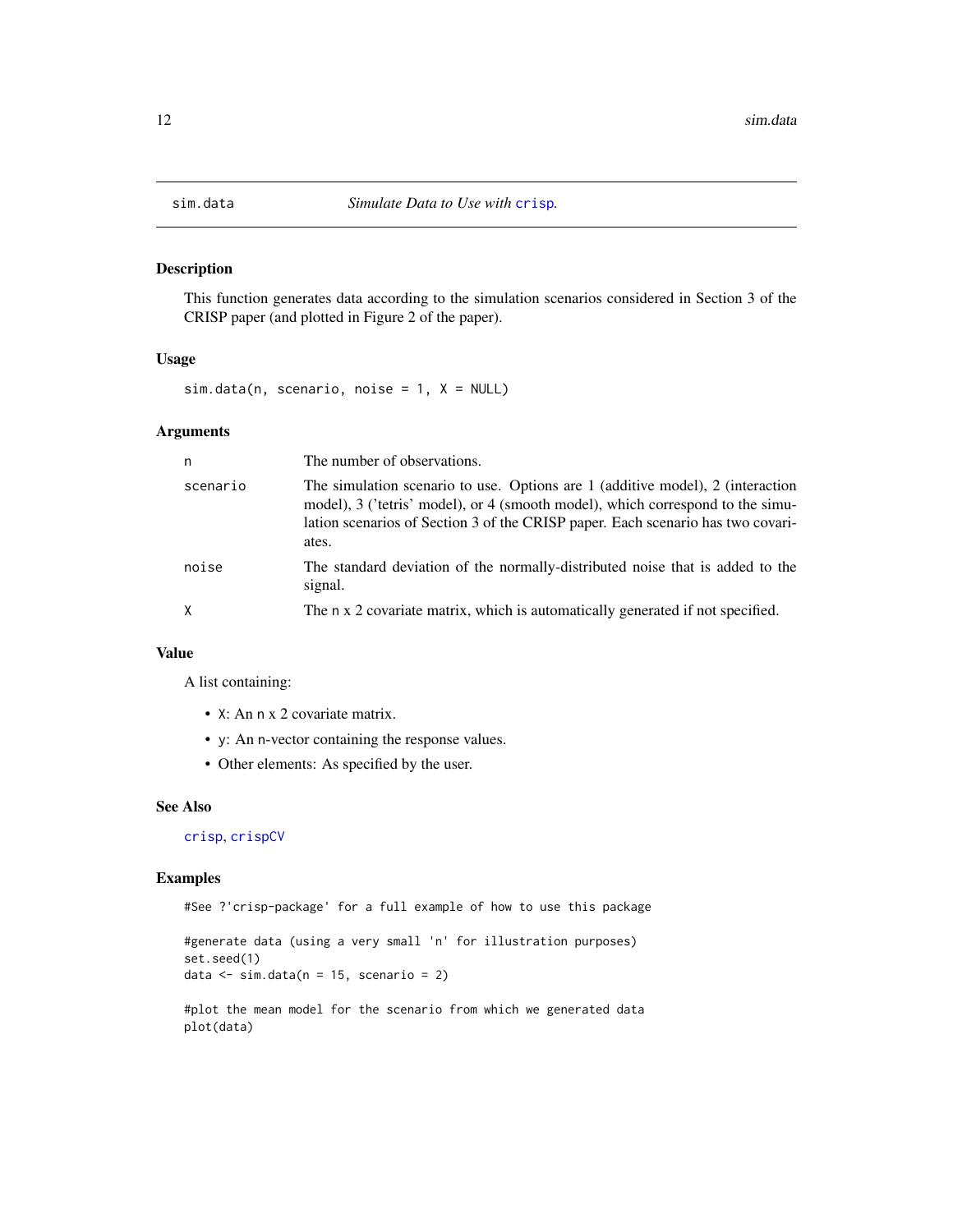<span id="page-12-1"></span><span id="page-12-0"></span>

This function summarizes fit of the class crispCV or crisp.

## Usage

```
## S3 method for class 'crisp'
summary(object, lambda.index = NULL, ...)
## S3 method for class 'crispCV'
summary(object, ...)
```
## Arguments

| object       | An object of class crisp or crispCV, which result from running the crisp or<br>crispCV functions, respectively.                                 |
|--------------|-------------------------------------------------------------------------------------------------------------------------------------------------|
| lambda.index | The index for the desired value of lambda, i.e., object\$lambda.seq[lambda.index].<br>By default, fits for all values of lambda are summarized. |
| $\cdots$     | Additional arguments to be passed, which are ignored in this function.                                                                          |

## Value

None.

## Examples

```
## Not run:
#See ?'crisp-package' for a full example of how to use this package
#generate data (using a very small 'n' for illustration purposes)
set.seed(1)
data \le sim.data(n = 15, scenario = 2)
#fit model for a range of tuning parameters, i.e., lambda values
#lambda sequence is chosen automatically if not specified
crisp.out \leq crisp(X = data$X, y = data$y)
#or fit model and select lambda using 2-fold cross-validation
#note: use larger 'n.fold' (e.g., 10) in practice
crispCV.out \leq crispCV(X = data$X, y = data$y, n.fold = 2)
#summarize all of the fits
summary(crisp.out)
#or just summarize a single fit
#we examine the fit with an index of 25. that is, lambda of
crisp.out$lambda.seq[25]
summary(crisp.out, lambda.index = 25)
```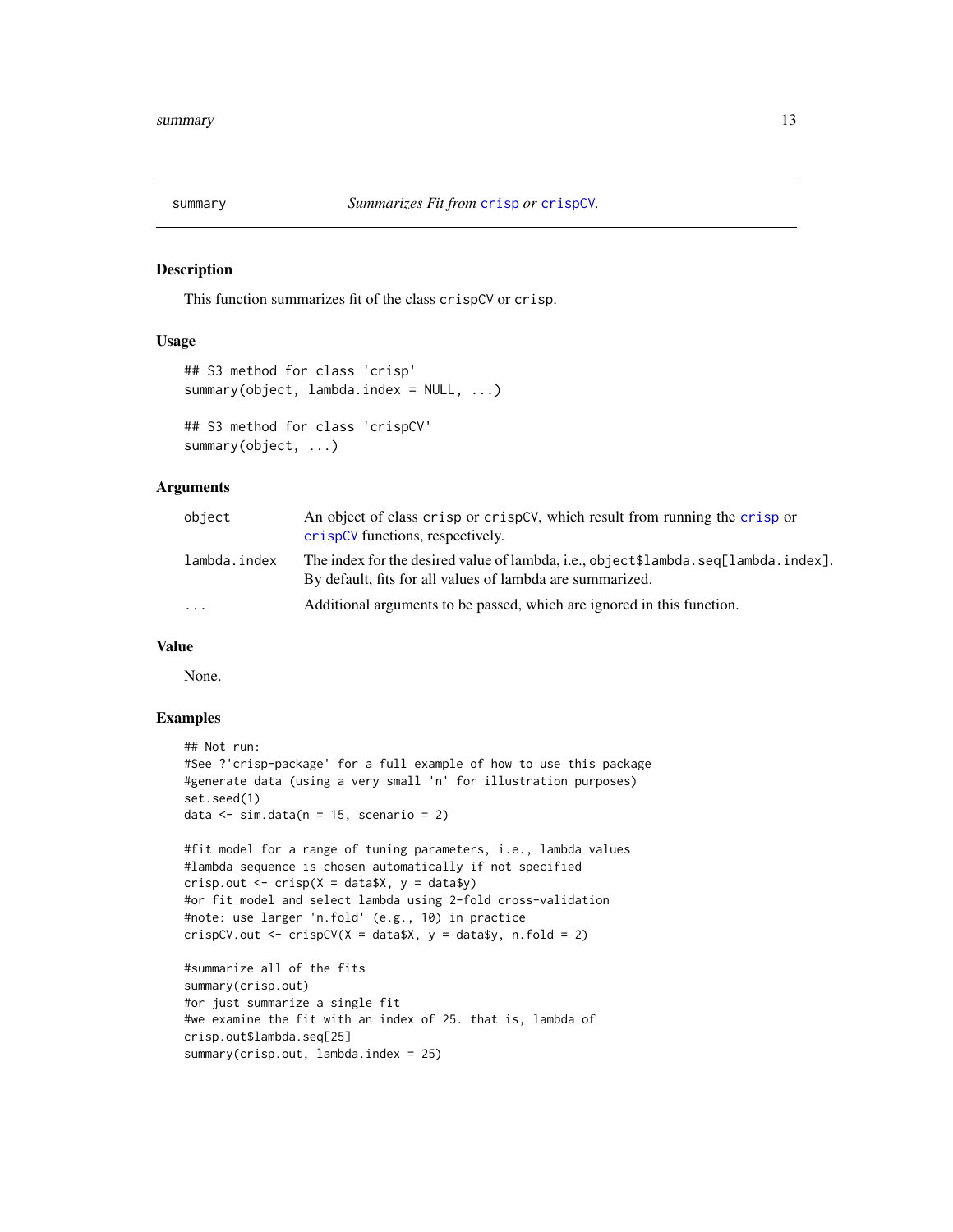#### 14 summary

#lastly, we can summarize the fit chosen using cross-validation summary(crispCV.out)